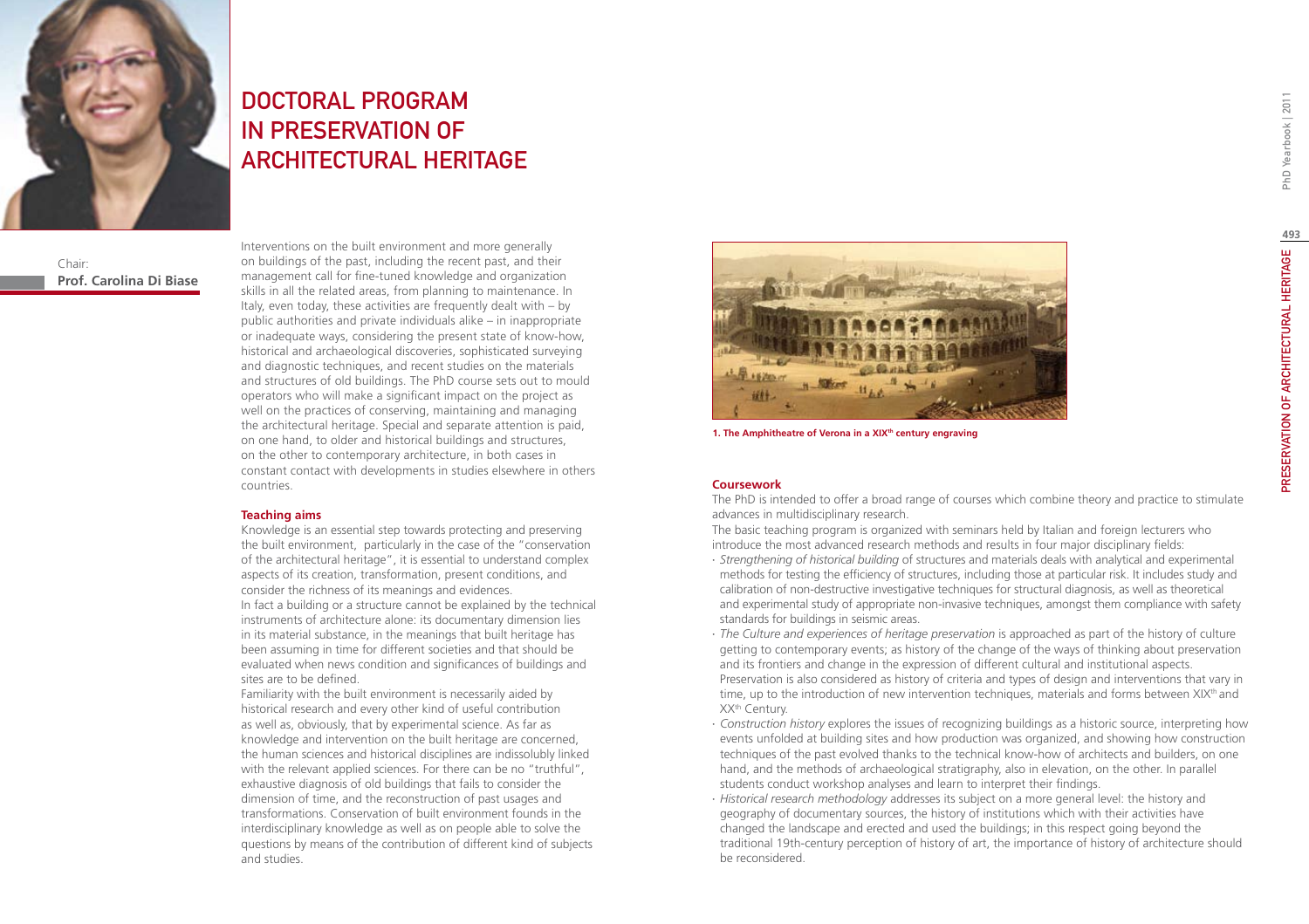

2. Composite beams in Council's Loggia, Verona (XV<sup>th</sup> century)

#### **Research organization and topics**

One of the distinctive features of the PhD course is that it explores issues as yet seldom addressed in the sector of conservation, as a means of developing new contributions to scientific output. Particularly there are analysis of materials of contemporary buildings and their decay, the research of intervention techniques respecting the cultural heritage; the topic could be extended; the topic could be extended, starting from monumental building, to the wider field of common ones; the heating and plumbing systems of historic buildings, "building physics" (already studied in Germany and France) and the consequent documenting of innovative installations in old buildings with the parallel study of old installations in individual buildings and at urban level.

Experimental and workshop activities about famous buildings (Arena di Verona – S. Andrea a Mantova) or less known (Rocca di Spilamberto, Modena) are carried out in the Laboratories that collaborates with PhD Doctoral program: The DiAP Lab of Analysis and Diagnostic Evaluation Building; in DIS L.P.M. (Laboratory material tests), the CNR G. Bozza, the Department of Chemistry and other university centres. Innovative studies are being conducted in this sector, thanks to new research tools: the particular subjects of interest are historic mortars, old concrete, new mortars for masonry restoring. The objective is to find out how they were produced in the past, something little is yet known about, and current possibilities for re-introducing their use, or to research suitable and compatible materials and techniques of interventions.

Other more usual subjects of research and specialized teaching are the economic aspects of conservation, legislation to cultural heritage, landscape conservation, history and conservation of historic gardens, museology and museography.

The PhD program fosters contacts with government institutions – starting from the Ministry for Cultural Heritage, in its central and regional offices – and with organizations operating across the country in the sector of preservation. Within this framework several bodies have financed scholarships. Graduates of the PhD program have often found employment at progressively higher levels in public sector conservation institutions as well as in professional practice and in the business world, in specific specialized fields.



**3.The Rangoni fortress. Courtyard section with the indication of transformation phases; in red the noble level of the "***vago palazzo***" (phase 5: 1641-1660) built restoring the previous disposition of the rocca (phases 1-5)**

| DOCTORAL PROGRAM BOARD |                  |                     |
|------------------------|------------------|---------------------|
| Carolina Di Biase      | Alberto Grimoldi | Antonella Saisi     |
| Amedeo Bellini         | Lorenzo Jurina   | Ornella Selvafolta  |
| Maurizio Boriani       | Pietro Marani    | Cristina Tedeschi   |
| Claudio Chesi          | Stefano Musso    | Gian Paolo Treccani |
| Marica Forni           | Serena Pesenti   | Eugenio Vassallo    |

### ADVISORY Board

Giovanna Alessandrini (Esperto ICVBC – "Gino Bozza", Milano)

Francisco Barata Fernandez (Universidade do Porto) Luigia Binda (Politecnico di Milano – DIS)

Dario Camuffo (CNR ISAC Padova)

Franz Graf (Accademia di Mendrisio (USI), EPFL.CH)

Andrè Guillerme (CNAM - Conservatoire national des art set métiers, Parigi)

Claudia Sorlini (UNIMI, Facoltà di Agraria)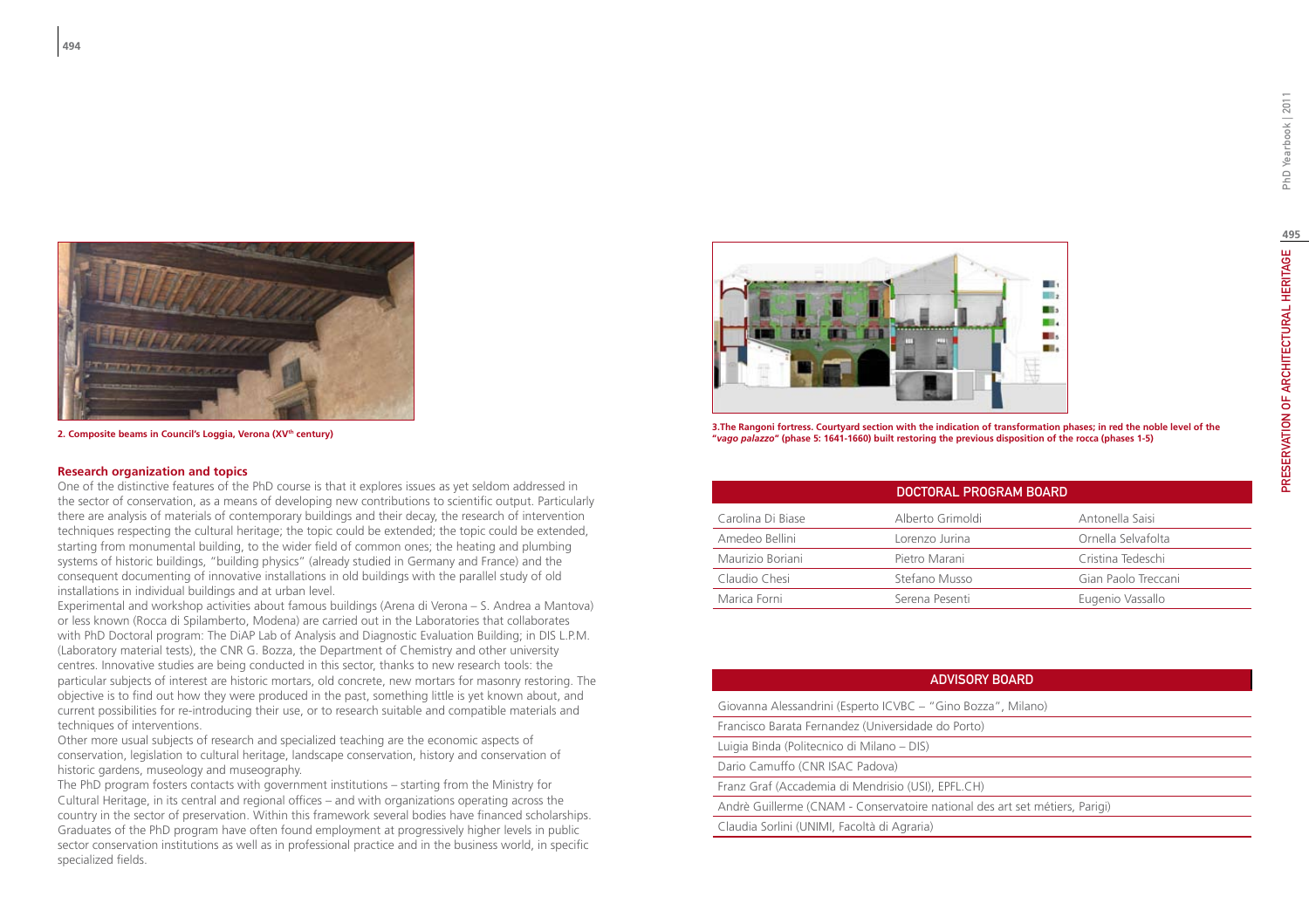## Structural restoring of the Cathedral of San Lorenzo Martire in Voghera between eighteenth and twentieth centuries History, comparisons, verifications

## **Stefano Bagliani**

The purpose of the research of this thesis is a study of the consolidation work that, for the purposes of structural rehabilitation of architectural heritage, uses techniques and technologies in disuse since the advent of reinforced concrete, steel and new materials. The re-enactment of the old methods of consolidation is possible and acquires interest thanks to the protocols of the now available structural analysis, which allows the interpretation and validation of what was previously achieved only through the use of empirical knowledge. These interventions involve techniques and technologies compatible with the materials and type of ancient buildings, that proved whit the years their effectiveness and durability. Such results have not always been obtained by static strengthening interventions considered "innovative" - such as those cited - that over time didn't satisfy as effectiveness, validity, compatibility and reversibility. The research starts by studying the methods of consolidation indicated by historical tradition, therefore we discuss the most common systems of consolidation in the literature, to show what interventions is the object of our interest. By analyzing the problems we can understand the solutions

as well as understand what the state of the art was in the period under consideration. Since the core of this work is a critical analysis of these interventions, it was considered essential to see how some of them were handled, like for the Cathedral of San Lorenzo Martire in Voghera, interesting for the little that is known about its history and for the possibility of using the analysis of the past and unrestricted access to the building.

In order to give an effective reading of the factory and its layers, then photograph the state of the building as it has come to our days, it was necessary to analyze first the archival sources in order to reconstruct the building and run geometrical surveys necessary to know the structural elements considered important for research. Much of the technical documentation necessary to reconstruct the history of "structural" building, was split among several files, such as the Parish of San Lorenzo, which still has extensive documentation of the vestry on the XVII-XX and the Historical Archives of the City of Voghera. The work on archival sources allowed the reconstruction of all the interventions of consolidation and allows us to understand the that had been developed from the eighteenth to the

recommended by many architects, twentieth century, with particular attention to those that affected the dome of the Duomo. The relief, however, has allowed not only to describe geometrically the factory, but to discover what action among those prescribed in the documents found were actually made and how they were put to work, and to investigate failures and distortions that have continued to affect walls of the cathedral. Because the analysis revealed that the instability has progressed over time, the effectiveness of interventions in the eighteenth century was uncertain and leaded to a path of analysis and verification of the static behavior in order to understand the functioning of structures of the dome and one of the principals in the supplies. Starting from the survey data it was possible to develop a solid model of the structures used to calculate the vertical actions and to perform audits of stability and strength, of which the first limit is an analysis that is based on the theories of pre-elastic Coulomb allowing you to find the value and direction of thrust of the dome and the possible mechanism of collapse. The second test is based on the latest theories of elastic continua developed by Navier and Cauchy state of tension at the interface of the segments of the dome.





The third test was carried out using a program of structural analysis - in line with the latest information also normative using the finite element method. Despite the different assumptions of the structures to understand underlying the three tests, the results obtained were coincident, safeguards put in place allowing verification of the static trial of historic structures and to understand why certain safeguards were put in place, it was possible to analyze the reasons for their imperfect operation and reveal the reasons for the progress of the damages. The checks were used to quantify by means consolidated what had been observed already in the eighteenth century and interpreted on the basis of empirical knowledge at the beginning of the twentieth century. This work is not meant to give design ideas, but rather to offer a complete reading of the material document and its historical layers, construction and





**2. The solid model of dome 2. Structural collapse of dome**

structural. This is the kind of work that started from the study of archival sources on the analysis and built on the states of distress, to test the condition the effectiveness of the in previous centuries. Returning to the initial theme, that a critical analysis of actions that use technologies now considered obsolete, our work lead toward understanding how a careful reading of the stratification of the building (source analysis, survey, study materials and degradation) is the prerequisite to give certainty and credibility to the verification phase of the historic structures and the "consolidation traditional" covered architectural treatises and technical manuals.

**497**

PhD Yearbook | 2011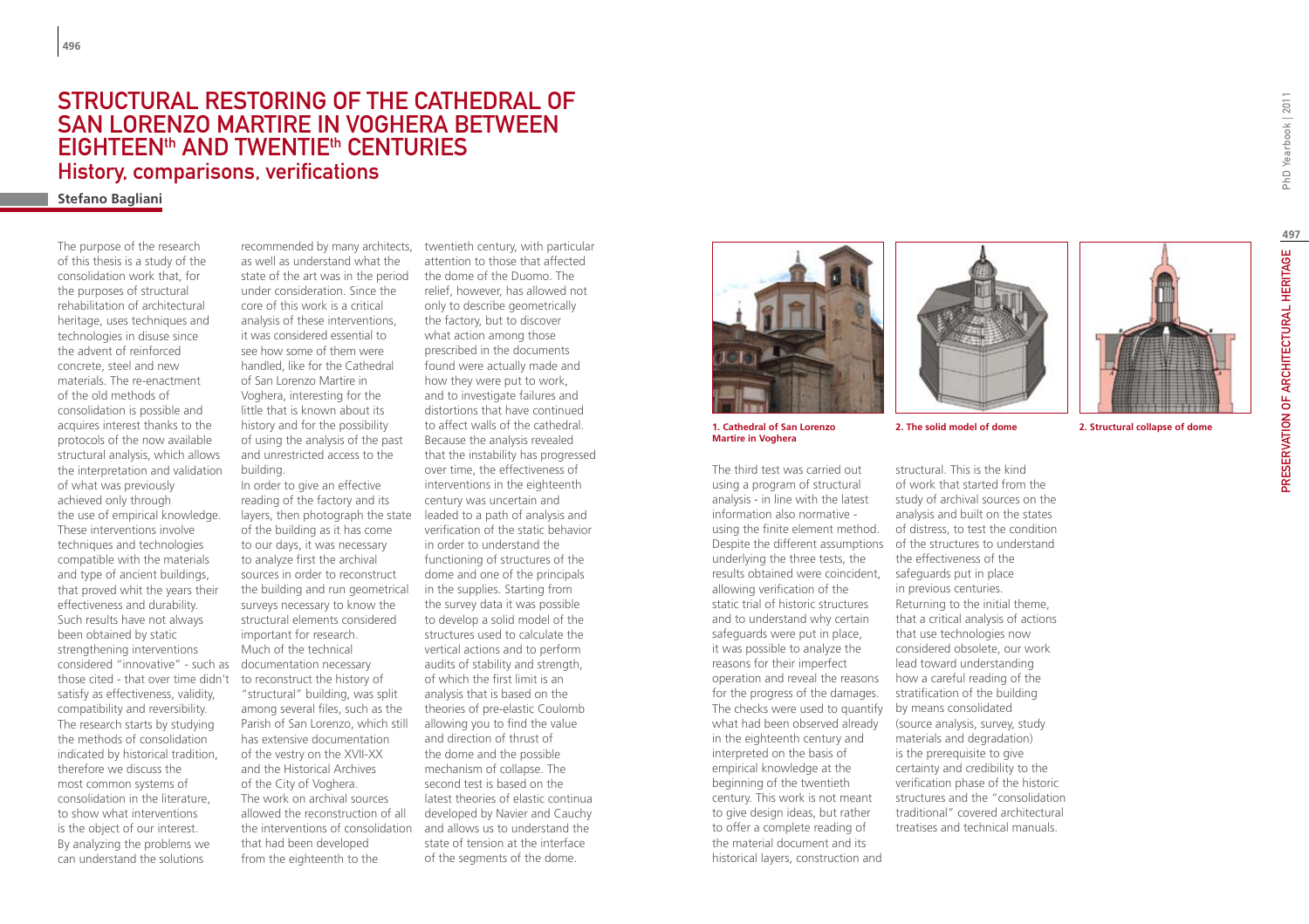## PRO INSTAURANDO AMPHITHEATRO Historical practices of restoration and conservation of Verona Arena

## **Marco Cofani**

The thesis traces the history of the practices of restoration and conservation of Verona Arena, from the Renaissance to the Unity of Italy. The celebrity of the building, in fact, has not yet been supported by a large background of studies, whose cornerstones remain the Scipione Maffei and Bartolomeo Giuliari's treatises, written respectively in 1728 and 1823. The contribution of the thesis fits in continuity with these texts, trying to clarify the steps still unknown or little depth – even with regard to the limited but useful recent contributions – and to increase the framework of the historical sources for the study, the use and the restoration of the building and its role in the urban context: these issues are, in fact, still too limited to the area of Verona, when in fact there are more long-term contributions.

century, is derived from published because of the extension of The works of restoration concerning the Arena from XVI century to today – earlier reconstructed in detail for the last hundred fifty years by another doctoral thesis – have often defined its current consistency in a brand new way, from the *cavea* and the underlying vaults to the stairs, from the floors to the drainage system. The arguments in the first two chapters, i.e. for the period between XV and XVIII studies and, particularly, from

the reading of the archival documents of the time, now carefully collected and analyzed. These essays and testimonials come from very different and chronologically distant sources – even within the contemporary literature – so the information derived from them has been gathered and continuously compared with the material status of the building, in an extremely fruitful and useful way: it has allowed, in some cases, to achieve a better understanding of the events and, in others, to implement new questions not emerged so far or poorly considered.

The same criteria were applied to the following period, the XIX century, investigating on the events occurred after the fall of the Venetian Republic and the first institutional reforms imposed by the French Reign and then by the Hapsburgs. In this case, however, to the considerations on the large existing bibliography – in relation to historical and institutional context – it has been added a wealth of new information about the maintenance of the Verona Amphitheatre, as a result of the extensive archival research at the State Archive of Verona. The several hundreds of unknown documents found – poorly explored by scholars the archival funds and their

lack of inventory – contribute to form a brand new chapter regarding not only the events about the Arena and the protagonists of its restoration – remember, among others, engineers Luigi Trezza, Giuseppe Barbieri, Enrico Storari and architects Francesco Ronzani, Bartolomeo Giuliari – but also the history of techniques and materials used for the care and maintenance of the historical buildings, especially the mortars. The documentation on the works executed have an exceptional precision in language, with data still easily understandable, particularly for the mortar joints between the steps of the *cavea*. Therefore, new possibilities are now opened for the knowledge of historic mortars, whose composition is often subject to many hypothesis about the quality and the quantity of the materials, where many variables are indeterminate. The importance of the characters involved, who come not only from Verona – i.e., scientists Anton Maria Lorgna, Giovanni Scopoli and architects Luigi Trezza, Rodolfo Vantini, Giuseppe Valadier – and the particular historical moment, in which the modern chemistry was born and set in mortar and building materials a significant scope, highlight the diffusion of knowledge through personal exchanges and the technical



and scientific literature, starting from the *Encyclopedie*. There are also links between experimental and theoretical research and its practical applications. Through the physical-chemical-mineralogical analyses on the survived mortar traces and their reproduction in laboratory, as detailed described in the archival documents, a brand new research itinerary has started on their realization procedures that ensured the strength and duration, and more generally on "bitumen", "mastics" and "mortars" between XVIII and XIX century. The appendix also contains information about the use of the Amphitheatre in the modern era, showing the development of methods and institutions that govern its management, also in relation to the changing of the urban and social context.



**1. A. B. Desgodetz,** *Profil de l'Amphitheatre de Verone***, 1682**

The Arena, in fact, is especially known today as a great building for shows and drama representations (a topic that has been deliberately omitted in the thesis but already outlined by several recent publications); however, from the XVI to the XIX century, it also held the role of commercial and craft hub, hosting many shops, homes, stores and taverns in its outdoor arcades, thus taking advantage of the privileged position of the building overlooking the public space of the Bra. All information relating to the modern and contemporary restorations of the building, with a fair degree of certainty and precision related to the different sectors of the building, have been finally collected and plotted on the current plans of the Arena. The establishment of a series of georeferencing adapters of the data of

PhD Yearbook | 2011

reconstructions, alterations, works of maintenance and the traces of use, provided by the historical research, offers a basic overview of the building and is an easy tool to quickly find information about the story of restorations and to lead or manage any future work or investigation in the Amphitheatre.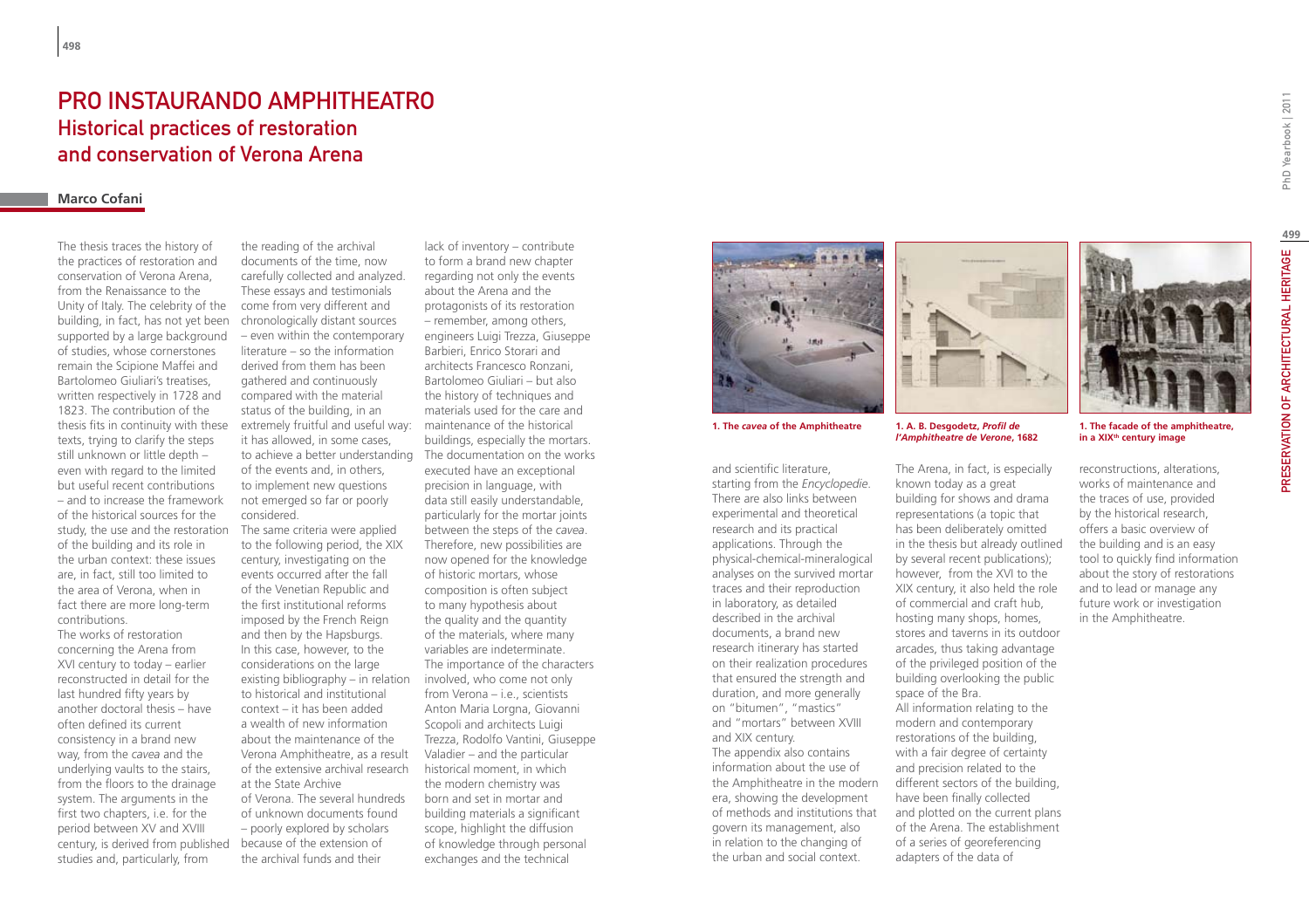# SPILAMBERTO AND OTHER PALACES. the residences of the Rangoni marquises between the 17th and 19th century

## **Paolo Corradini**

The thesis is focused on the transformation of the fortress in Spilamberto, a fortified residence which in the 17th century became the palace of the Rangoni marquises. Starting from an interdisciplinary research which evidenced the fundamental construction and modification passages, and after a first PhD thesis which explored the period between the origins and the start of the 1600's, the research moves to interrelate the construction events of the building with the relations of the Rangoni marquises with the Spilamberto community, and especially with the Estense rule and the Court transferred to Modena from Ferrara in 1598. From this event, the stories of the fortress are linked with the general political events of the new state, the role which the aristocratic family covers both in the city-capital and in the country, and in the broader area of relations between Italian and European states; also, they are compared to other examples of noble residential buildings, in particular to family country homes – without forgetting the influences of the city palaces – and main commission models, especially Estense. From the 17<sup>th</sup> century, the history of the building has been followed until today, when its acquisition by the commune of Spilamberto in 2005 foresees a public use.

The methodological work maintains at the centre the comparison with the building, which preserves an extraordinary *delizie* built in order to extend documentary potential in its material consistence; archeology of architecture, supported by direct and laboratory surveys, is linked to bibliographic research and to acquisitions emerged in a thorough examination of documentary resources, where the private Rangoni archive inaccessible until 2009 - had an

important role.

The research started from the election of Modena as capital of the Duchy, focusing on the passage which sees the Rangoni, *primi inter pares* of the antique feudal aristocracy, forced to carve themselves a place at the Estense court. This is the scenario for the conversion of the fortress into "*vago palazzo*", before quickly expanding to the stronghold of the management of the possessions in the territory Spilamberto, the topic becomes and representative home for the Rangoni aspirations in the ducal court. The research on the new figures at the top of the Spilamberto family tree, Guido IV in particular, revealed a new political and cultural prospective, in 18th century, which gave which substituted ancient military ambitions with interests for the administration of estates and court life, in a careful balance between the Estense and Farnese ducats. The study on the building, specifying the entity of the transformations,

focused on outcomes and objectives. Interesting analogies are identified with the ducal their presence in Modenese territory in the first half of the century. An essential key to understanding is in the culture of Guido IV, and in particular in the connection of architecture with theatre and scenography, which reached positive outcomes in Emilia. Between the 17<sup>th</sup> and 18<sup>th</sup> century, the family events bring the Estense state to the centre of the Rangoni interests. In a period in which Modena is returning the hub of the State, a close examination concerned the city residence, where, such as other aristocratic palaces, formal models and uses that arrived at the Court were experimented, country. Focusing the Rocca in the reading, with the help of precious inventories from the end of the 1700's, of the ways in which the building has been adapted to the elegant "*villeggiatura*" requirements often ospitality to the Estense court; among the subjects, the identification of small adjustments, new decorative systems and furniture which adapted the consolidated building; the redefinition of the garden; the synergies that are



**1. Rangoni residences in Spilamberto: the Rocca and, background, Villa Ida (1913)**

created with the community. The reasons of the decline until today of the residence is studied starting from the end of *ancien régime*. If the land registry searches evidence the family efforts to preserve the patrimony connected to agricultural production in Spilamberto, an extensive research beyond traditional feudal references shows a wider network of freehold property, where the presence of new lodges and cottages evidences the arrival of new and more comfortable living models. In the poor interventions noticed in the fortress, symptoms can be found of what, in the second Moreover, the careful research half of the 19th century, became a no longer recoverable gap with new use needs: while not far away Villa Ida is built, the antique palace is condemned to years of abandonment and to the inadequate location as



**2. Noble floors of feudal aristocracy's palaces in the dukedom of Este and references between the end of 16th and 17th century**

headquarters of an agricultural company.

At the end of a research path built weaving sources and deepening the matters around topics which emerged from investigations, the thesis contributes to reinsert the events of the building in the history of the territory, community and owning family. Identifying signs and traces in its permanencies, it indicates limits and potentiality of a future project of preservation and reuse, which can coexist the safeguarding of the historic richness that the Rocca still today encloses in its forms and material consistence. on the building becomes a solid comparator around the wide system of feudal residencies in Modena territory, extending to broader areas of the Po, whose study has often been hindered due to few archival sources; also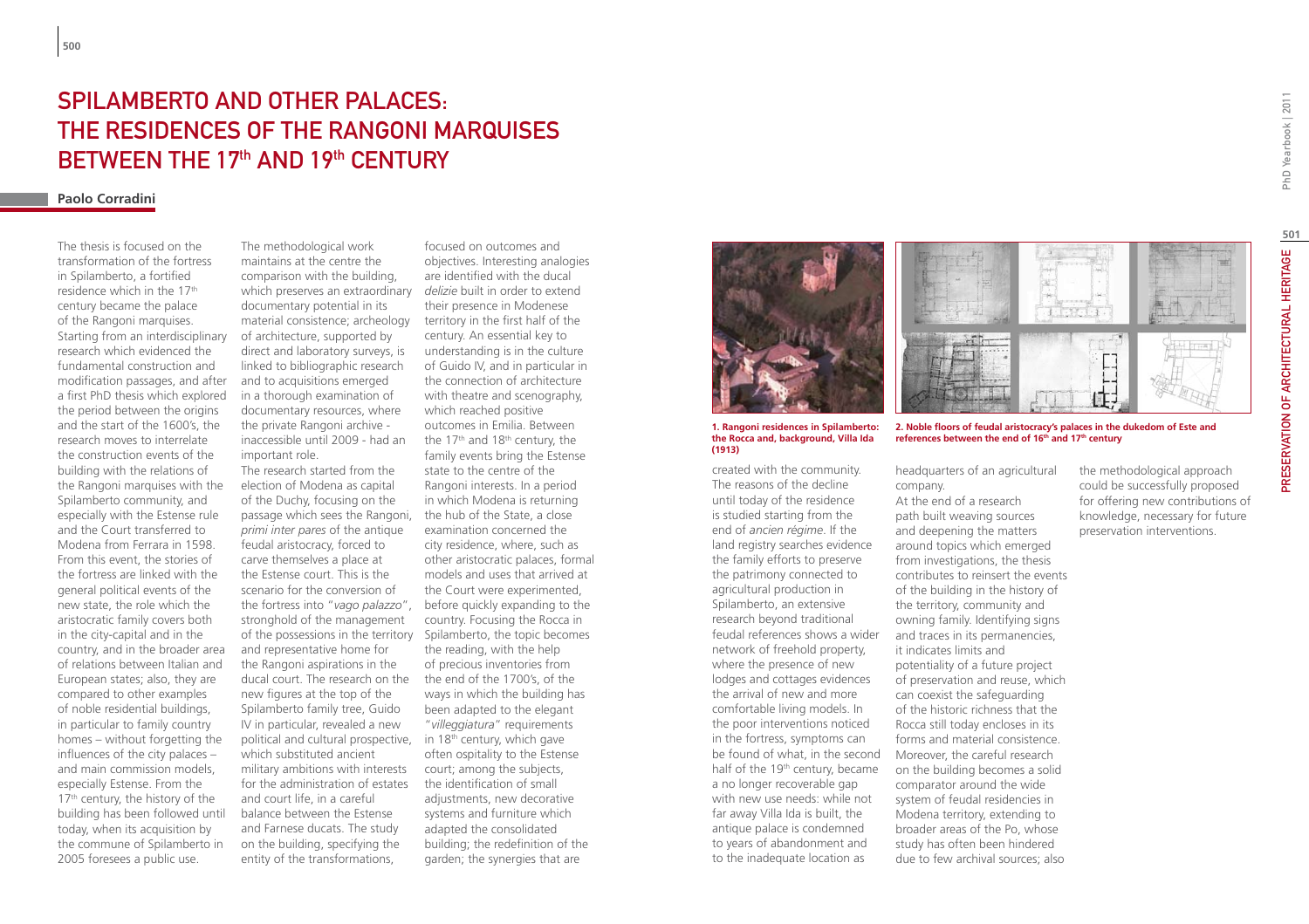## The trade of "legname da opera" IN THE ADIGE RIVER VALLEY BETWEEN THE 12<sup>th</sup> AND 17<sup>th</sup> CENTURIES

Assortments and uses in relation to the diffusion of composite beams

**Silvia Dandria**

The technology of composite beams, or *'travi armate'*, allowed the possibility to cover large rooms and lodges by the construction of doubleframework wooden floors with load-bearing beams which were larger in size and more resistant than simple wooden beams. The beam was assembled by using pieces of wood cut with a jagged profile, much like teeth, and securing them vertically with internal nails in order to avoid sliding. The use of elements with smaller sections and various lengths allowed them to exploit the full length of the trunk saving a significant amount of material.

Setting up a composite beam required carpenters with great ability in order to make perfect joints and also a keen understanding about use of optimal width/height ratio. The studied structures were built in three or four pieces: *catena*, a tie beam set in the lower side and resistant to pull, two *puntoni*, subject to compression, and the possible central *tassello*.

Often a tie beam had a slight inflection upwards in the middle and also finishing elements, called 'shoulders', which were set above the rafters to level the top of the beam. This technology spread over a large area in northern Italy between the 14<sup>th</sup> and 16<sup>th</sup>

centuries. There are a lot of examples in buildings (palaces, castles, loggias) along the Adige's path; in Trento, Verona, Mantua and Ferrara, but also in Emilia and Lombardy. In spite of the fact that they are quite common, these kinds of structures haven't been studied in depth and this study aims to understand their technical features, the way they were built and the dimensions of the wooden pieces used. Research was done for the area of Trento and Verona because in this area it was possible to compare material analyses of several structures (cataloging, geometrical surveys and dendrochronological studies) and the interpretation of historical documents about the trade and construction use of coniferous wood along the course of the Adige from the South Tyrolean mountains to the cities of the valley (Verona was the main centre), as well as the use of wooden assortements in the workplace of various buildings.

The contracts for the purchase of consignments of lumber show the timber business stimulated interests and financial capital across the entire region and the important figures of this trade soon became the founders of important noble families. Starting from the second half of the  $14<sup>th</sup>$  century the statutes

of veronese *radaroli* (tradesmen and transporters of timber) contained a series of regulations describing all assortments of beams, semi-finished and sawn elements for sale; having correlated the textual analysis of the vocabulary and specific dimensions used in this document with the information derived from the reading of detailed lists of duties imposed along the river route, it has been possible to reconstruct an overall picture of the wooden building elements that were present on the market. Documents from the 15<sup>th</sup> to the 19<sup>th</sup> centuries show a sustained continuity of production methods and building techniques. Adding some specific uses, described by documents related to the construction of historic buildings, it was possible to compile a glossary of technical terms about carpentry from this geographical area. Using this overview and looking at the measurements found of composite beams, it seems that these structures were built with pieces of timber of medium to large dimensions and therefore the use of these beams originates not only from the need to save material but moreover from the desire to overcome the structural characteristics of simple beams through a refined and efficient assembly system; a desire also



#### **1. Schemes of beam in three and four pieces 2. Composite beams in Bishop's**

focused on aesthetic and spatial effect of the rooms.

Oddly enough, the way this knowledge of construction was spread remains unknown. There is some relation to the route of the Adige River but not only because it spreads to other regions; in this way the sources related to the skilled carpenters, the *marangoni*, do not give full answers.

Examining the cases of composite beams recorded in the Trentino-Veneto area, it is possible to find *piane armate* (composite beams in these cities, '*piana'* is a long, square beams) in buildings dating from the 13<sup>th</sup> and 14<sup>th</sup> century such as castles, government and residential palaces and towers of considerable importance (span: 9-11m); between the 15<sup>th</sup> and 16<sup>th</sup> centuries the same beams were employed covering wide halls on the main floor of buildings, long porticos and

**Palace, Verona (15th century)**

huge public loggias in the centre of the city (there were also some examples of re-use in the roof structures). Their use was continued until the early decades of the 17<sup>th</sup> century in palladian villas spread throughout the territory of Verona. Together with the cataloguing of these floors (by photographic and geometrical survey) a series of dendro-chronological studies were prepared which were able to date some of the most significant structures and to identify the kind of wood used. The data that emerged shows that these techniques are of medieval origin, as it's possible to trace the first cases back to the end of the 12<sup>th</sup> century. Considering the historic origins is easier to understand the large diffusion of composite beams in the following centuries that reached Provence through the Po valley (as some French studies show).

**503**

PRESERVATION OF ARCHITECTURAL HERITAGE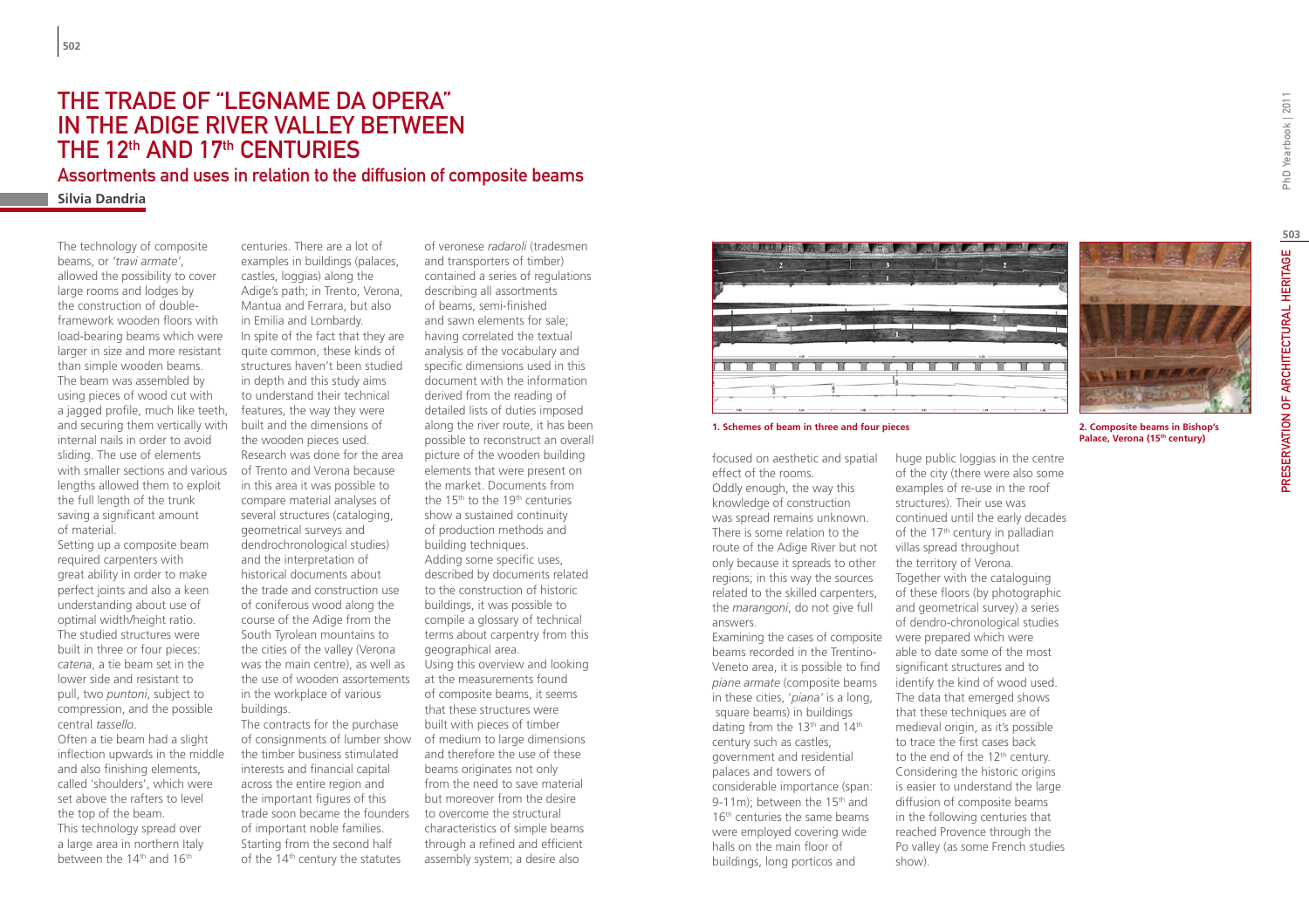# PhD Yearbook | 2011

# GAS LIGHT SYSTEMS IN THE XIX<sup>th</sup> CENTURY ORIGIN AND DEVELOPMENT OF URBAN NETWORKS IN THE LOMBARD-VENETIAN KINGDOM

## **Angelo Landi**

order to determine exactly all the In this context the technological The studies on the European town in the XIX<sup>th</sup> century, or the "town in the industrial age", have always ascribed some infrastructural networks to a secondary role as regards as the problems concerning the urban transformations. In this connection a great need to investigate and to record every facet of the urban context is being felt nowadays. In the light of recent research also the gas lighting networks can be rightfully ascribed to this sphere. However what is still lacking is the link between the urban and the architectural dimensions in installations and enlargements of the lighting networks, which were carried out in the urban streets and buildings during the XIXth century.

An analysis has also been made on the technical, legal and economic difficulties that contractors and public institutions had to overcome for the installation of gas networks. This research concerns the Lombard-Venetian Kingdom, a region where the development of the gas networks in the chief towns occurred just in the XIXth century; in addition this has also allowed to take into account all the relations, common purposes and contrasts which involved citizens, public administrators and firms, even beyond the borders of the "Habsburg monarchy".

However the gas lighting network was only a fragment of the government's manifold interests: the construction of the Ferdinandea's railway between Milan and Venice, the policy on taxes, the regulations for companies and monopolies, the development of industrialization in the Lombard-Venetian Kingdom.

So, after due consideration it is possible to realize how the period of the Habsburg Monarchy has corresponded, more or less, to the chronological phases of the first development of the gas industry. delay of the gas industry is generally attributed by literature to the negligence and political obstructionism of the Habsburg Government towards the liberal class; nowadays in the light of the latest research this delay can be considered as a consequence of the decisions which were taken by local bureaucrats and officials.

At present the archive documents allow to make a comparison with the Habsburg context thus offering a new way to consider Aldini's and Count Porro Lambertenghi's practical applications; nowadays they are seen in their true light, free from any false "political" interpretation.

In addition in the Lombard Venetian Kingdom the study of

the debates – only apparently theoretical – which were published in reviews and pamphlets, have revealed several systems of building the first gas plants; the publication of these empirical trials anticipated the following technical manuals and specialized reviews by some decades.

Amoretti's, Carlotti's, Vismara's studies on the thermolamp, still unpublished, show a very detailed picture of the gas lighting history in Italy, which is still relegated to some isolated experiences nowadays. The analysis of the technical and scientific matters, concerning also the European sphere, shows how the transmission of the "technical knowledge" was not so easy as the transport of goods and gas apparatus. The comparison of the cases which have been dealt with has allowed to point out the geography of the gas networks development throughout the kingdom: in the first four decades of the XIX<sup>th</sup> century the gas networks extended to the main towns along the Ferdinandea's railway between Venice and Milan. Afterwards, twenty years later, the networks started to stretch as far as secondary towns – Brescia, Bergamo, Cremona, Mantova, Pavia, Lodi, etc. The analysis of the events which



**1. Original plan of the gaslight network in Cremona, 1861 (detail)**

occurred in single towns has allowed to explain otherwise the failure as well as the success of the public gas utilities which paradoxally started with the aim to supply private buildings, shops and houses: the profits coming from the street lighting were in fact only just enough to amortize the costs of the gasplants.

Italian towns have been fully methanized for about thirty years and this has caused the abandonment of ancient gas plants which today are bound to be demolished. Therefore it is urgently needed to safeguard the surviving structures of lighting gas networks which are now situated on the fringes of the historical town centres. Also the smaller parts of the gas networks, which were the first to be eliminated, must be consequently preserved. In



**2. S. Andrea Basilica, Mantua. A circular pipe, which supplied 250 small gas burners, is still preserved at the base of the tambour**

this sense the examples of the S. Andrea Basilica in Mantua and the I. R. Palazzo di Corte in Milano give evidence of the value of the material traces still preserved in these buildings.



**3. Drawing of some gas lamps to be installed inside the "Caffè Gnocchi" in Milan. Ing. Onorato Rapallo, August 31, 1845**